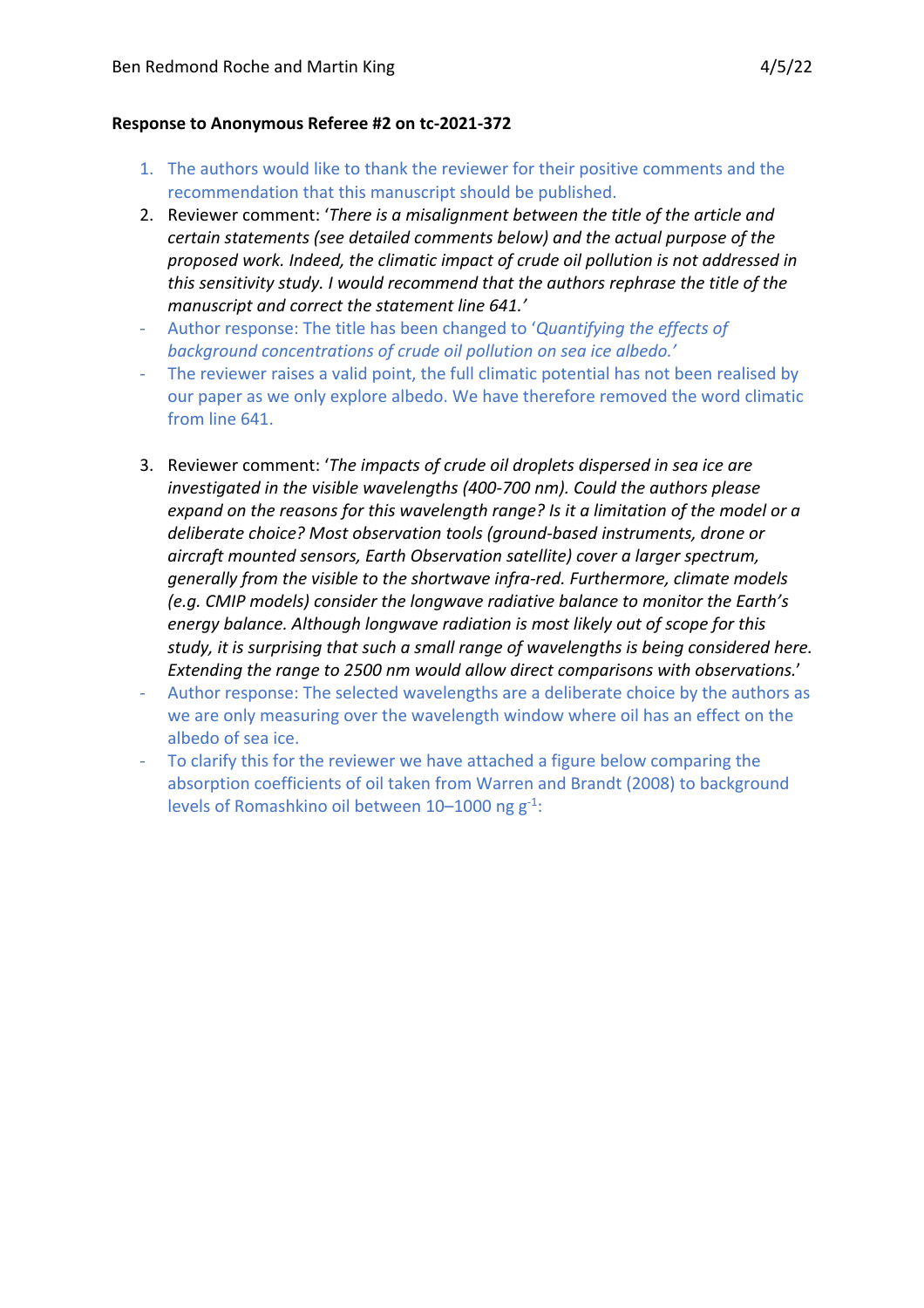

- Wavelength / nm
- Fig. A1. Wavelength dependent absorption coefficients of ice measured by Warren and Brandt (2008) and Romashkino oil at increasing background mass ratios (10– 1000 ng g-1).
- At a wavelength of 580 nm the absorption coefficient of a mass ratio of 1000 ng  $g^{-1}$ of Romashkino oil is equal to the absorption of ice. At higher wavelengths the absorption of ice is greater than that of the oil. At lower mass ratios of oil, the absorption coefficient is equal to ice at shorter wavelengths.
- This effect is illustrated in Fig. 1 of the paper where oil can be seen to have a decreasing effect on albedo as the wavelength increases. Similarly, the peak in albedo moves to shorter wavelengths as mass ratios of oil decrease as the absorption coefficient of oil decreases with increasing wavelength in the range explored here (400–700 nm) whilst the absorption coefficient of ice increases at longer wavelengths.
- At 700 nm the absorption of solar photons is dominated by ice as shown by the intersection in Fig. A1, so longer wavelengths are not considered in the present study.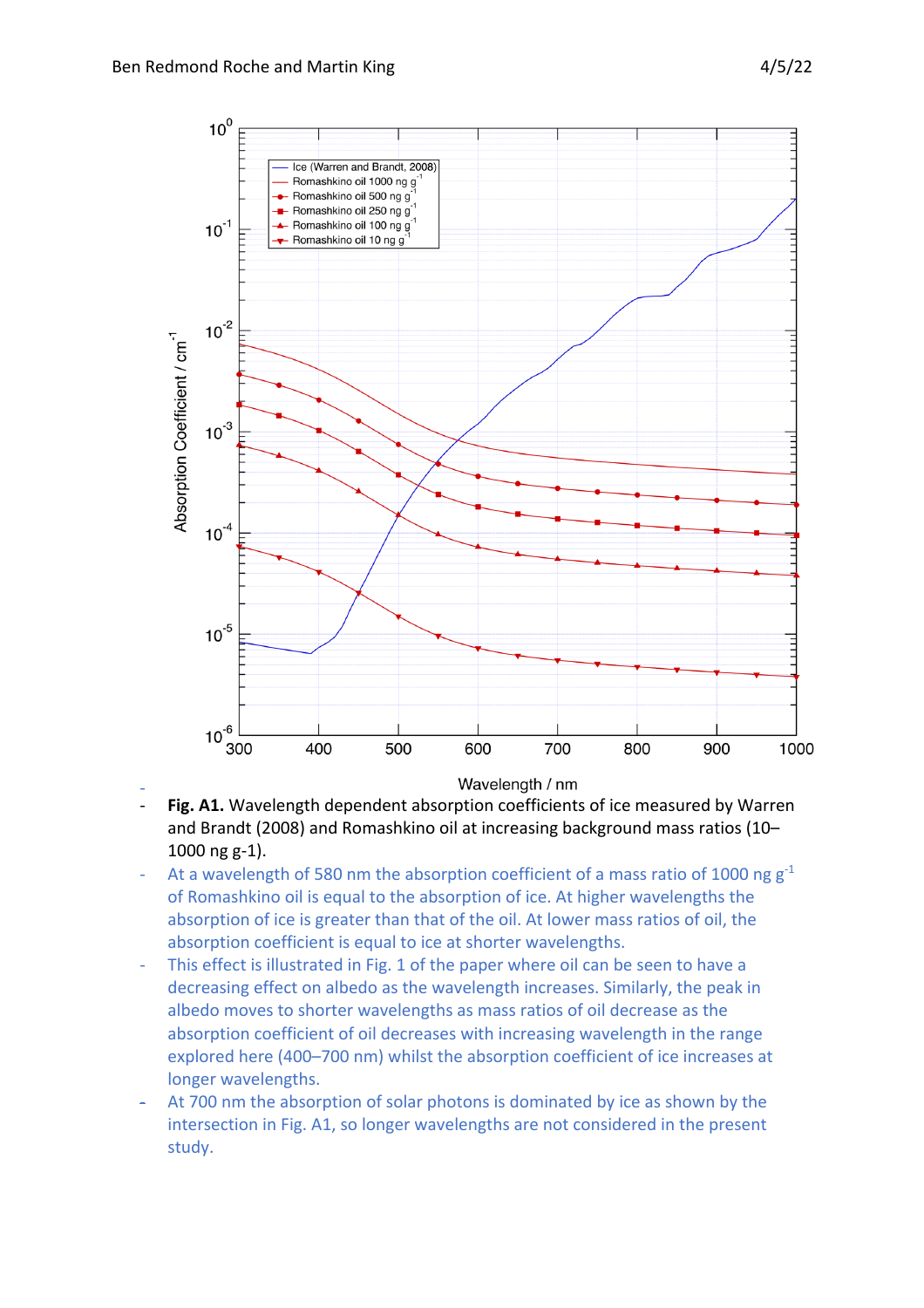- The reviewer is correct to point out that remote sensing tools measure in the infrared range of the spectrum, but we hope that Fig. A1 coupled with Fig. 1 in the paper show that the absorption in this region is mostly due to the ice, not due to added to oil. Therefore, we have not explored further than 700 nm as the albedo at longer wavelengths are controlled by the absorption of the ice.
- For clarity in the text, we have edited the following line in Section 2.1: *'This study considers the wavelength range 400–700 nm as the absorption coefficient of oil decreases with increasing wavelength whereas the absorption coefficient of ice increases with wavelength, thus at wavelengths longer than 700 nm the absorption of solar photons is dominated by ice.'*
- 4. Reviewer comment: '*The authors state that "the effects that oil pollution has upon sea ice albedo have not previously been considered in literature". Although this statement holds, the authors disregard the existing corpus of works that investigate the effects of oil pollution on sea ice reflectance (e.g. 1-5 in the reference section below). Despite the quantities being different, albedo can be derived from reflectance using a BRDF model, and it is widely accepted that reflectance may be used as an approximation for albedo. A short review of the existing studies would be desirable in the introduction.*'
- Author response: The reviewer is correct to mention albedo can be calculated from BRDF and we would like to thank them for highlighting these papers which are new to the paper (barring [2] Liu et al (2018)), and these have now been included in the paper.
- We have now edited the following line in section 1: *'studies have looked into the hyperspectral features of oil-polluted sea ice (Praks et al, 2004; Ivanov et al, 2005; Liu et al, 2016, 2018; Chao et al., 2017); it is possible to calculate the albedo from bidirectional reflection distribution function (BDRF), however these are not comparable to this study as background mass ratios of oil are examined here.'*
- 5. Reviewer comment: '*In this study the authors have chosen to distribute the oil evenly throughout the sea ice. While this may be realistic in certain conditions (particularly for low oil concentrations), how plausible is this to occur at higher loadings (1000 ng g-1)? In the discussion (line 496) the authors describe the different scenarios of how oil entrains itself into sea ice. From these comments, it is clear that layering of the oil is a common situation encountered in sea ice. The model used allows the definition of layers throughout the ice pack: rather than address the relationship between black carbon and oil loadings, would it not have been of value to consider the effects of oil located in specific (e.g. surface, or subsurface) layers?.*'
- Author response: The reviewer is correct to mention that the model can do layers, however, in previous studies where layering was explored (e.g. Marks and King, 2013; Lamare et al, 2016; Marks et al, 2017) this was owing to the fact that there was sufficient prior knowledge of how aerosols (e.g. black carbon/dust) deposited from above are found in snow and ice. To accurately model these layers, we require more experimental data about how background mass ratios of oil are incorporated in layers in the ice before it is feasible to model it. It is also likely that unlike aerosol layers in the snow or ice, an oil layer would not be static. The parameter space needed to consider the number, thickness, depth of all these layers and thickness of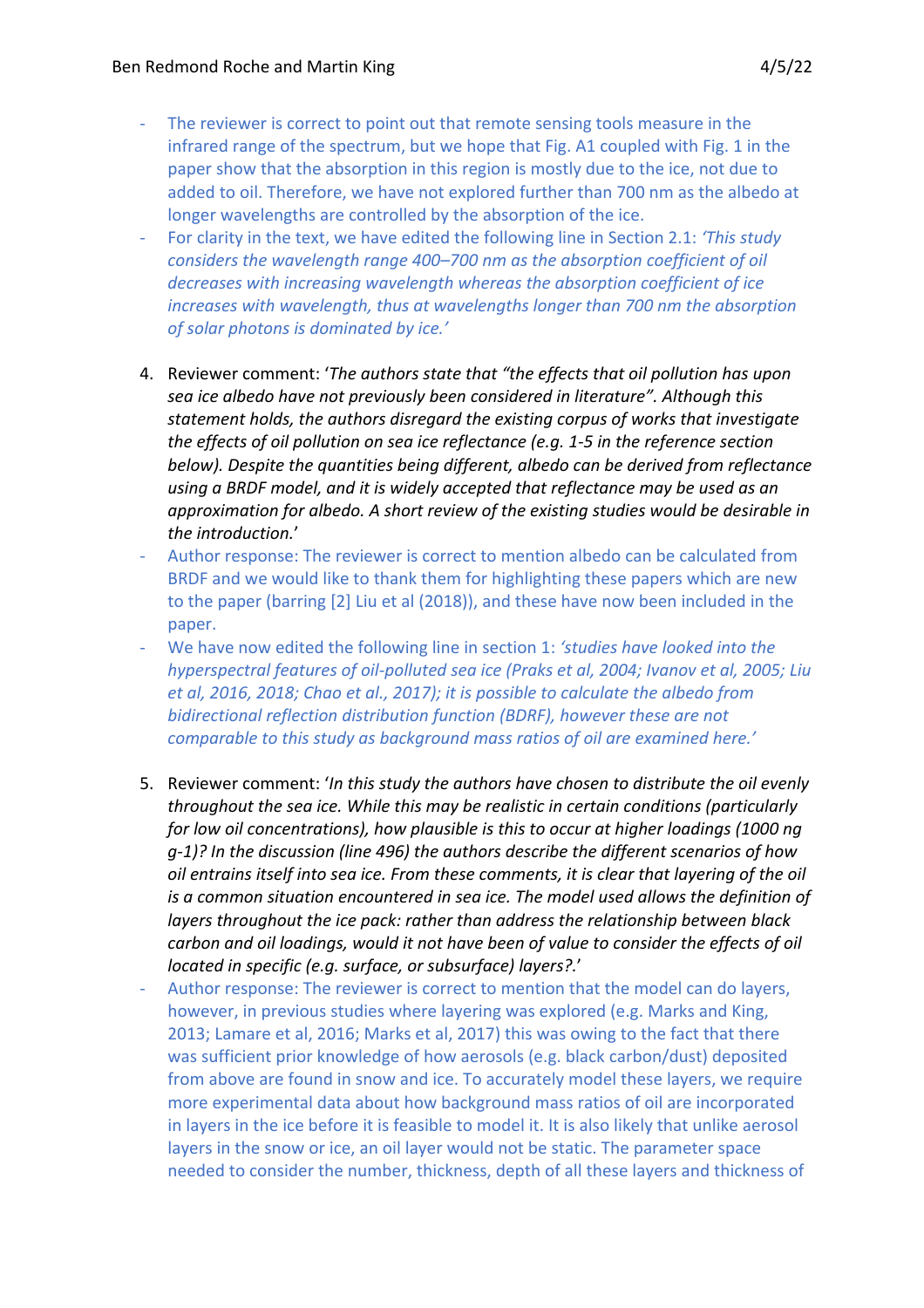three different types of realistic and quasi-infinite ice is huge. To cover this parameter space (wavelength dependence, droplet size, mass ratio of droplets, ice thickness, and position of layer) would be a much larger study requiring further knowledge of the behaviour of background oil within ice and which would benefit from an associated field or lab-based study.

- We have added the following text to Section 1: '*The TUV-snow model is capable of considering layers of pollutant in the ice; however, until there is greater knowledge of the thickness, type and location of these layers for background mass ratios of oil, it is beyond the scope of the present work.'*
- 6. Reviewer comment: '*In link to the paragraph above, the concentrations of the oil would deserve more clarifications. Indeed, the article focusses on "microscopic sized background concentrations of oil" (line 509) but in the introduction it is mentioned that after the Deepwater Horizon incident, mass ratios of 100 ng g-1 were found. Can mass ratios of 1000 ng g-1 still be considered as "background"?.*'
- Author response: The authors mention the DWH mass ratio of 100 ng  $g^{-1}$  as this was tracked in Berenshtein et al (2020) to travel from the Mississippi Canyon to the Carolinas via the Loop Current, a distance exceeding 1500 km, indicating concentrations of oil can remain high over a very long range.
- Oil concentrations from several ppb to ppm are common in regions of intense shipping, marine transportation, and offshore oilfields (Haule and Feda, 2016) and other studies have examined the optical properties of oil in the marine realm at concentrations of 1 ppm (i.e. 1000 ng  $g^{-1}$ ) (Otremba, 2007).
- Whilst 1000 ng  $g^{-1}$  may be considered high for background oil concentrations for areas of the Arctic Ocean that are currently pristine, they are valuable for straightforward parameterisation of this study which the reviewer has described as of value to the scientific community.
- We have added the following line to Section 4.2: '*The mass ratio of 1000 ng g-1 of oil in ice is possibly a large value for diffuse background pollution but is included to provide a significant upper limit to the effect of background oil pollution on sea ice.'*
- 7. Reviewer comment: '*More information about the relationship between the oil droplet size and the mass ratios would be important to better understand which scenarios in the paper are most plausible. Have the authors investigated if there is a relationship between droplet size and mass ratios between 1 and 1000 ng g-1 or is it likely to find all sizes within the loading range?*'
- Author response: The authors could not find the requisite answer to this question. In this study we have explored a large envelope of a realistic range of droplet sizes to cover all reasonable eventualities. Some of the high mass ratios with large sizes may be unlikely, however we have included them here for completeness and to provide an upper limit.
- Moreover, there is a lack of a large corpus of results for the smaller sizes, as is highlighted in and described extensively in Section 1 (L 128-147)
- 8. Reviewer comment: '*Section 4.6 on the implications of the study is quite light and could be fleshed out more. It would be insightful to read the authors thoughts on the implications in terms of how the sea ice melting rates and extent in summer will be*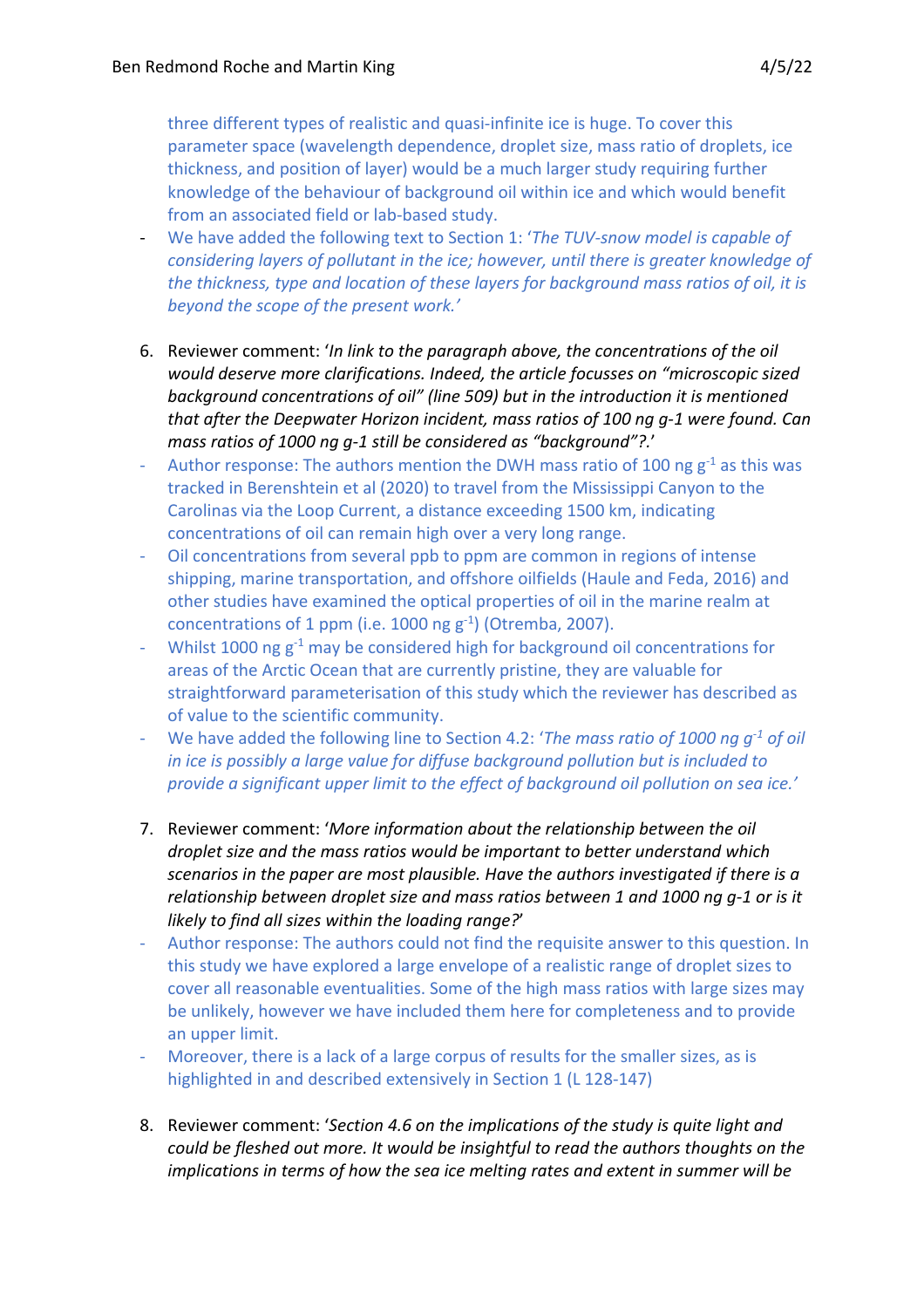*affected by oil pollution. How does the increased oil pollution impact the energy balance of the Arctic, and are the effects sufficient to be considered in General Climate Models?*'

- Author response: The authors have been asked to remove the climatic implications from both our title and text by both reviewers and we therefore feel it inappropriate to make climatic predictions.
- 9. Reviewer comment: '*Lastly, as a side note, I would suggest that the authors make the input data available through an open repository, which would benefit the modelling community greatly (e.g. use of the parametrisations of crude oil in climate models) and allow for further intercomparisons of modelling approaches.*'
- Author response: All data will be made available on Zenodo once the manuscript is accepted for publication.
- The following text has been added after Section 5: '*Data availability*. *All data have been published using Zenodo and can be accessed at: DOI.10.5281/zenodo.6514952.*'

## **Detailed comments**

- 10. Reviewer comment: *'l46: What do the authors mean by: "The wavelength integrated and spectral albedos for different types of sea ice have previously been considered*  [...]: this study focuses on three types of sea ice: melting, first-year, and multi-year *sea ice." It is not clear if the authors are referring to the literature or if they are stating that they have considered a wide variety of sea ice types before settling for the three mentioned.*'
- Author response: The authors are referring to the literature where the values used in the study have been selected from.
- To make it clearer for the reviewer and the reader, we have changed the text to the following: '*The wavelength integrated and spectral albedos for different types of sea ice have previously been considered in literature (Grenfell and Maykut, 1977; Perovich, 1990; Timco and Frederking, 1996; Perovich, 1996; Gerland et al, 1999); utilising these optical properties this study focuses on three types of sea ice: melting, first-year, and multi-year sea ice.*'
- 11. Reviewer comment: '*Table 1: One would expect the density of first-year, multi-year and melting sea ice to be different owing to differences in structure (brine channels, air bubbles...). The reference cited by the authors [Marks and King, 2014] states that the density of sea ice ranges 700–950 kg m-3. How do the authors justify the same fixed value for all sea ice types?*'
- Author response: The reviewer is correct, typical densities of the three ices tend to range between 700–950 kg m-3 (Grenfell and Maykut, 1977; Perovich, 1990; Timco and Frederking, 1996; Perovich, 1996; Gerland et al, 1999), however, these have been approximated to 800 kg  $m<sup>-3</sup>$  to be directly comparable to Lamare et al (2016).
- Variation in scattering cross section caused by natural variation of density is much smaller than the natural variation in scattering cross section as shown in the new Fig. 8, produced to answer a question from Reviewer 1 and for the paper, and presented again below. The following line has been added to Section 4.7 to demonstrate this: '*There is a natural variation in sea ice density between 700–950 kg m-3* (*Grenfell and*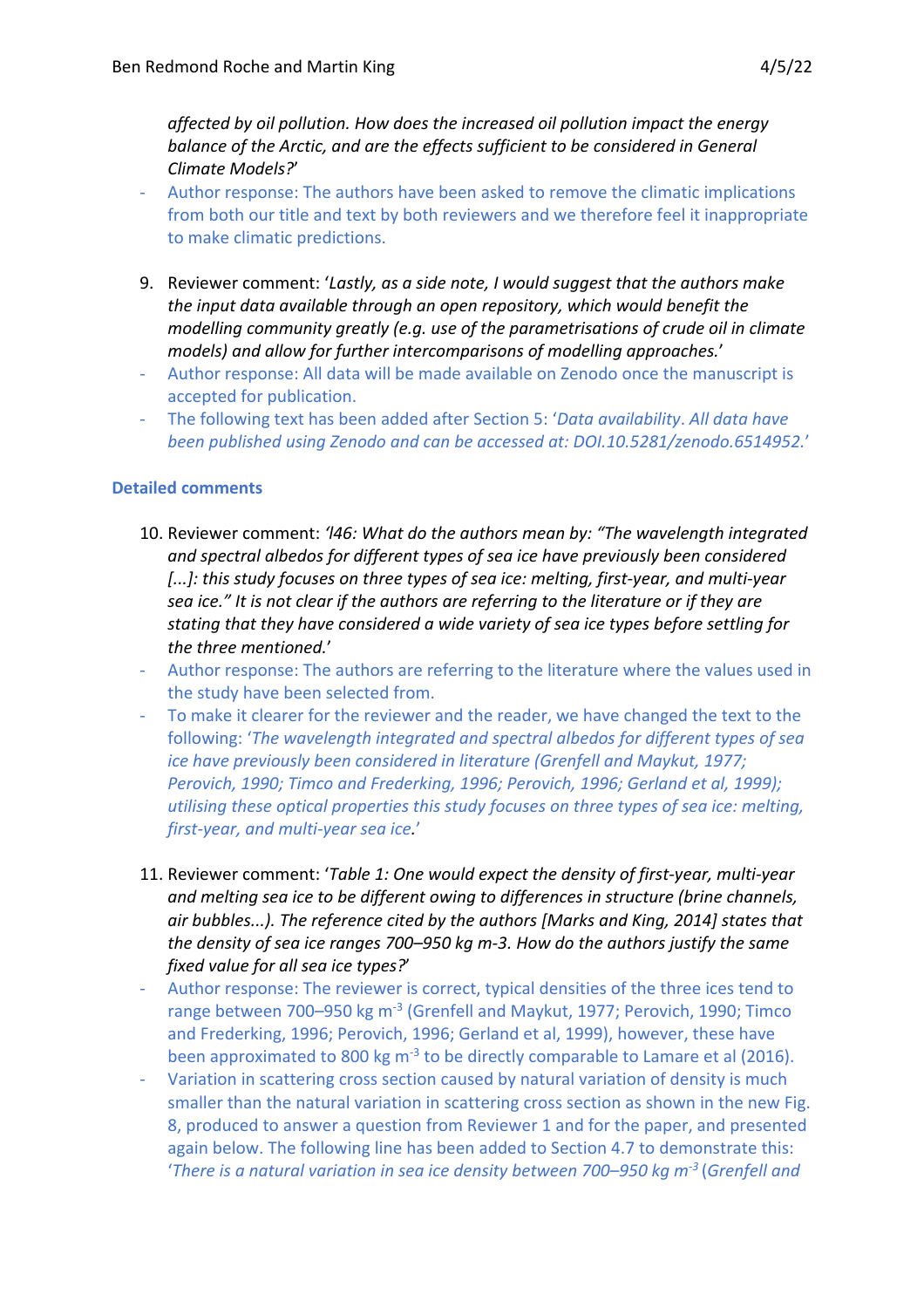*Maykut, 1977; Perovich, 1990; Timco and Frederking, 1996; Perovich, 1996; Gerland et al, 1999) which can be propagated to a variation in scattering cross section of approximately a factor of 0.88 and 1.19 of the original values for the lowest and highest reported densities, respectively. These ranges are much smaller than the natural variation in the scattering of sea ice, as shown in Fig. 8. The variation due to density of ice in this study is not considered important.'*

- The variation in density is small and would only affect the scattering of the light in our calculations. The authors would like to stress that the change in scattering cross section of the ice types, the thickness of the ice, the changing concentration of oils, the different types of oil, and the different droplet size are the fundamental controllers of albedo in this study.
- The effect of a very low (700 kg m<sup>-3</sup>) or large (950 kg m<sup>-3</sup>) value for density can be estimated because a change in density of 700/800 would be the equivalent to an error in scattering cross section of approximately 0.88, and 950/800 would be approximately 1.19. This is within the error limit that has been presented for Reviewer 1 and added to the paper as Fig. 8 indicating that the effect is much smaller than the natural variation in scattering due to other conditions, so we do not need to consider it in this study.
- To make this clear to the reader, the following line has been added to Section 2.1: '*The density of sea ice has been fixed in this study to be comparable to previous work (Lamare et al, 2016), however sea ice density can range between extremes of 700– 950 kg m-3* (*Grenfell and Maykut, 1977; Perovich, 1990; Timco and Frederking, 1996; Perovich, 1996; Gerland et al, 1999).'*



**Fig. 8.** Wavelength dependent albedo of multi-year (A), first-year (B), and melting sea ice (C). Shown here is the variability in albedo for each type of sea ice based on scattering cross sections described in literature (Grenfell and Maykut, 1977; Perovich, 1990; Timco and Frederking, 1996; Perovich, 1996; Gerland et al, 1999), ranging from 0.5–1  $m^2$  kg<sup>-1</sup> for multiyear sea ice;  $0.1-2$  m<sup>2</sup> kg<sup>-1</sup> for first-year sea ice; and  $0.01-0.05$  m<sup>2</sup> kg<sup>-1</sup> for melting sea ice. Shown in red are the data with no oil pollution present and shown in blue are the data with 1000 ng g-1 of *Romashkino* oil present. The thicker lines show the values of typical ice used in this study. The melting sea ice and multi-year sea ice are 2.5 m thick; the first-year sea ice is 0.8 m thick, and the background concentration of black carbon is set to 5.5 ng  $g^{-1}$ .

- 12. Reviewer comment: 'Table 2: On what basis were the number of layers (201) and the increments chosen for the model?'
- Author response: Previous works (Marks, 2017) have demonstrated that a large number of layers are required at the interface between air and ice, and 201 layers was a good compromise between computational time and precision. Running the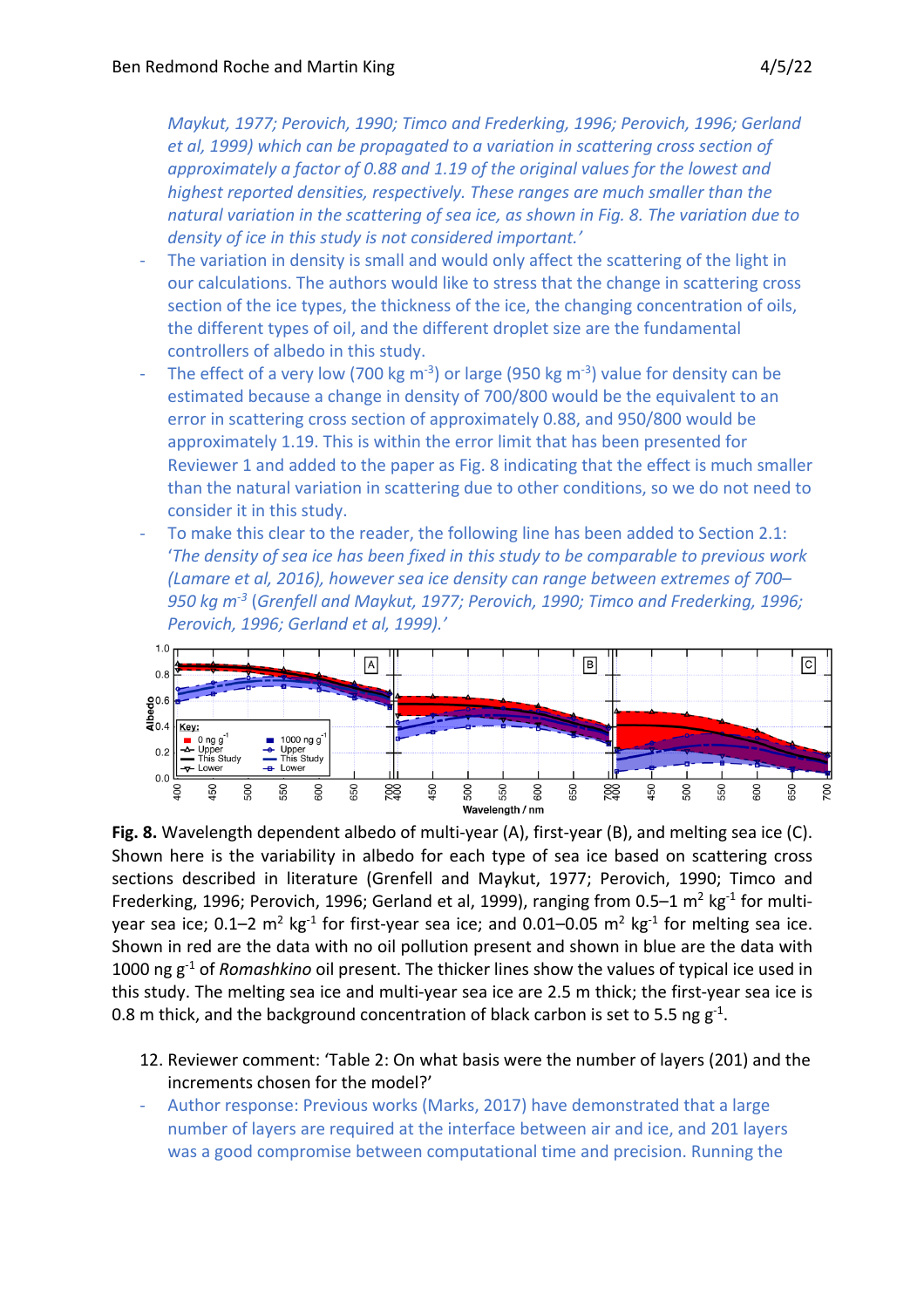model with fewer and more layers gave the same results. Previous calculations have increased the number of layers to give a constant answer.

- The following text has been added to the Methodology: '*Marks (2017) found it important to have a large number of layers at the interface so 201 layers offers a good compromise between computational time and precision.*'
- 13. Reviewer comment: '*l236: In this paragraph the authors describe the optical properties of the two types of crude oil used in the study. Although it is stated that "Whilst both crude oils have a variety of uses, including as marine engine fuels, Romashkino can be considered a typical marine engine Heavy Fuel Oil", the reasons for selecting Romashkino and Petrobaltic oil is not sufficiently clear to the reader, who has to wait until line 578 to understand that "both Romashkino and Petrobaltic can be regarded as the upper and lower respective brackets of the effect that oil pollution can have on sea ice albedo". Furthermore, it would be useful to understand if these oil types are only representative of pollution that may occur from shipping activities, or can also be used to understand the impacts of oil spills from drilling activities.*'
- Author response: We would like to highlight the sentence which immediately precedes the one raised above: L 237 '*Otremba established that, for the oils capable of forming a surface film, Romashkino crude oil has the largest imaginary refractive index and absorption coefficient values whereas Petrobaltic crude oil has the smallest values, with other oils bracketed by these parameters (Otremba, 2000).*'
- The aim of this study is an exploration of how oil can affect sea ice and according to Otremba (2000) these oils succinctly envelope the upper and lower optical properties of typical oils. It is feasible for both types of oil, and everything in between, to be in the marine realm owing to the various ways in which oil is released (e.g. subsurface release, oil spill etc.), the densities of the oil, and is justified in Otremba (2000). The focus here is on the presence of background mass ratios of oil and is not prescriptive of the method or release into the environment.
- 14. Reviewer comment: '*l275: There seems to be a repetition in the first and second sentences. In the second sentence, the author state the same elements as in the first sentence but with melting and multi-year sea ice in addition. Please fix or clarify.*'
- Author response: The text is correct as it is a repetition of the study, however it has now been reworded: '*Albedos of quasi-infinite first-year sea ice doped with different mass ratios of both Petrobaltic and Romashkino from 0–1000 ng g-1 (0, 5, 10, 25, 100, 150, 200, 250, 300, 350, 400, 450, 500, and 1000 ng g-1) are calculated as a function of wavelength. The study presented here is then repeated for quasi-infinite melting, first-year, and multi-year sea ice.*'
- 15. Reviewer comment: '*l279: In the sentence concerning the effect of oil droplet size, it would be useful to explicitly state the sea ice type considered*.'
- Author response: the text has been changed and now reads: '*The effect of oil droplet size (in the range 0.05–5.0 μm) are then considered for a single wavelength (400 nm) for the oil with largest absorption cross section (Romashkino) and for quasi-infinite sea ice with the largest penetration depth to light (melting sea ice) (Marks and King, 2014).*'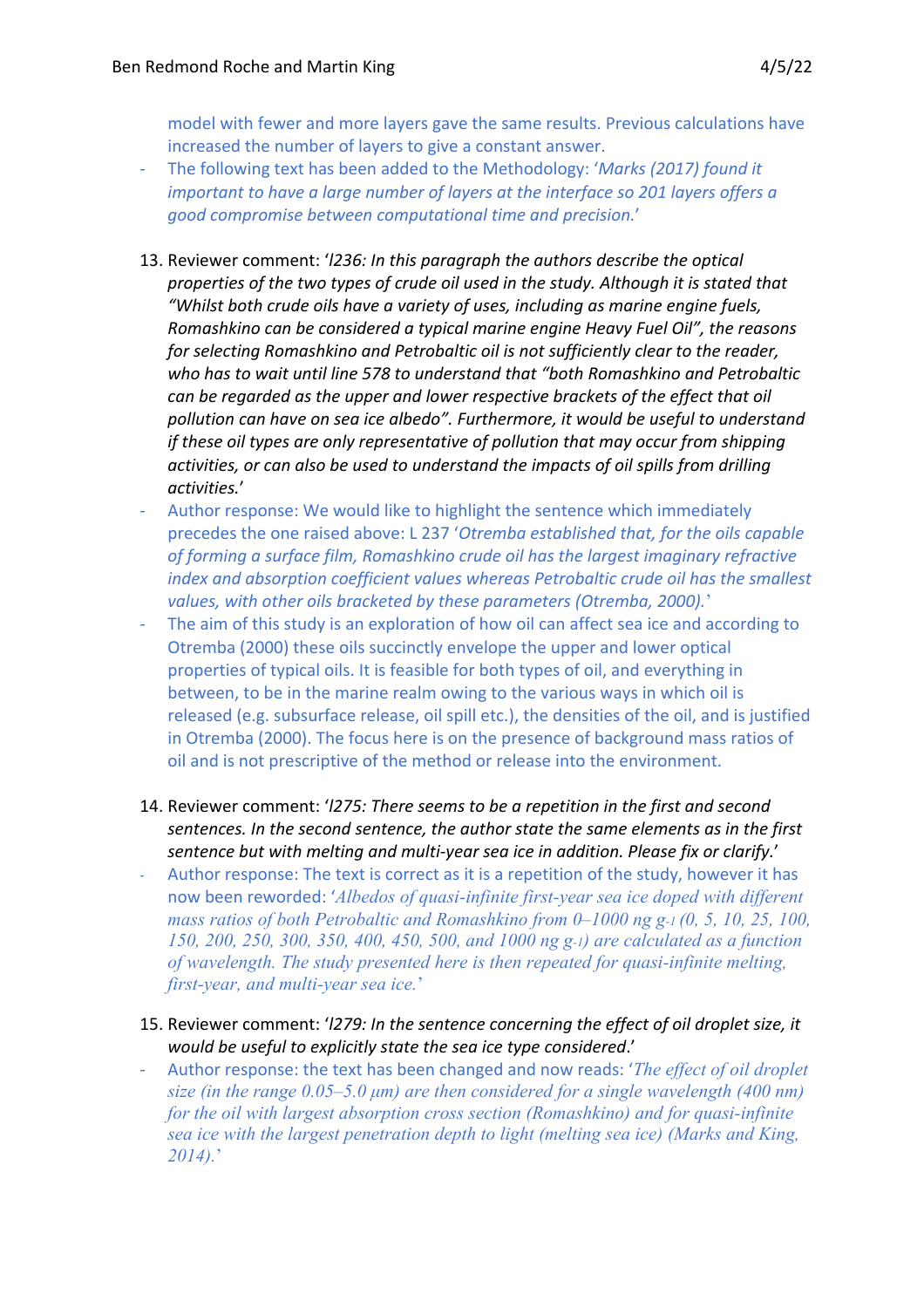-

- 16. Reviewer comment: '*Figure 1: I suggest using a Y axis ranging from 0.3 to 0.9, and putting the legend outside the figure for more clarity, if this is allowed by editing rules.*'
- Author response: The authors believe it is more valuable to have the same x-axis for all figures to allow easy comparison. The raw data will be made available to allow accurate reading of any data.
- 17. Reviewer comment: '*Section 3.3 Could the authors specify why melting sea ice was chosen for the analysis of the effects of oil droplet size on albedo? Are the implications similar for other types of sea ice?*.'
- Author response: The melting sea ice was chosen as it has the largest penetration depth to light (Marks and King, 2014) and is justified in point 15 above.
- The implications are similar for the other types of sea ice, however melting sea ice is liable to have the least conservative effect and we therefore found it most useful to explore the significance of droplet size.
- We have added the following sentence to Section 3.3: '*Melting sea ice was selected as it is liable to have the least conservative effect owing to it having the largest light penetration depth of the three types of sea ice.'*
- 18. Reviewer comment: '*Section 3.4: A reference to ΔA/Δm used in Figure 5 is expected in the text.*'
- Author response: The text in Section 3.4 has been edited to now read: '*The upper row of Fig. 5 (A, C, and E) indicate albedo versus increasing mass ratios of Romashkino oil, whereas the lower row (B, D, and F) is a metric for the sensitivity of an ice to oil in the presence of black carbon, where sensitivity is the rate of change in albedo with increasing mass ratios of Romashkino oil (i.e. dA/dM).*'
- 19. Reviewer comment: '*l627: "Arctic multi-year and first-year sea ice are declining at 17.5% and 13.5% respectively..." is not clear. Please rephrase.*'
- Author response: The text has been edited to now read: '*Arctic multi-year and firstyear sea ice extent are declining at 17.5% and 13.5% per decade respectively*'.
- 20. Reviewer comment: '*l641: "[...] this is the first instance that the climatic effect of oil pollution on sea ice has been considered." This sentence is misleading and implies the use of a climate model or conclusions on the large scale impact of oil pollution in the Arctic which is not the case here. Please rephrase.*'
- Author response: The text has been edited to now read: '*this is the first instance that the background effect of oil pollution on sea ice albedo has been considered.'*
- *21.* Reviewer comment: '*l659: "[...] the findings of this study may only be valid during the ablation season when snow cover has melted or been removed by wind." In this case why consider different types of sea ice? I believe the value of this paper lies in the sensitivity study considering a variety of optical and physical parameters. I suggest to add that this may be the case in practise and that the authors restate the main purpose of the study..'*
- Author response: As suggested by the reviewer, we have added the following text to the end of Section 4.7 to restate the purpose: '*The paper presented here is a*